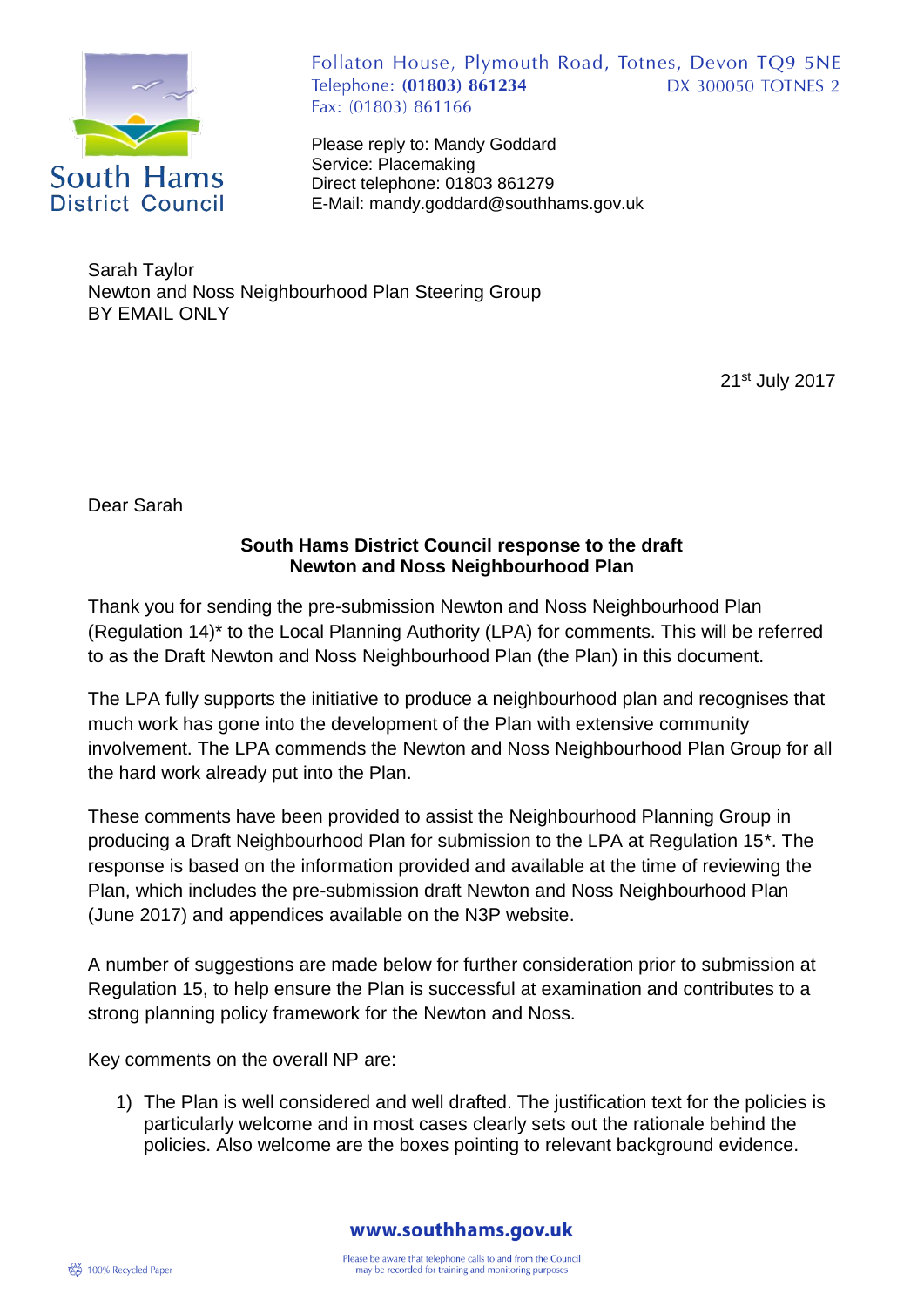Consider adding relevant national and district policy to these boxes (see following comment).

- 2) As your Statement of Basic Conditions makes clear, neighbourhood plans must have regard to the National Planning Policy Framework (NPPF) and be in conformity with the strategic policies of the adopted Local Plan. For South Hams, this is currently the 2006 Core Strategy except where this is out of date and the NPPF takes precedence. The LPA has no major concerns about the Plan in this respect, but for the sake of clarity a list of Strategic Policies is attached to this letter as an appendix.
- 3) It is recommended that neighbourhood plans also have regard to emerging district policy in order to avoid becoming out of date once this is adopted. The Plymouth and South West Devon Joint Local Plan (JLP) is due to be submitted for examination shortly and is expected to be adopted in 2018. The Neighbourhood Plan does reference this document and this is considered appropriate by the LPA, although an examiner may require all such references to be removed in order to fully comply with the 'basic conditions' if the Plan is examined prior to the JLP being adopted.
- 4) The limitations on development within the neighbourhood area due to geography and the coastal location within the AONB are recognised. However, the NPPF does strongly encourage local planning policy to have a positive attitude towards development wherever possible. Some of the policies in the Plan could be worded in a more positive way – for example 'Development will be supported where it…' rather than 'Development will not be permitted if it…'
- 5) There is some repetition of existing and emerging district policy. This is unnecessary unless existing policy does not adequately address local circumstances in which case it will be appropriate for the neighbourhood plan policy to add emphasis or detail. Where this is the case it should be made clear in supporting text.
- 6) There are some policies that are considered to be inadequately evidenced, at least judging by the background evidence currently available as appendices to the Plan. These are highlighted in the comments below and for these it is recommended that further evidence be provided prior to Regulation 15: please contact the Neighbourhood Planning Team at SHDC if you need further advice about this.

| Section, policy or text      | <b>Comment</b>                                              |
|------------------------------|-------------------------------------------------------------|
| N3P1 The Village             | The relevant strategic policies here are considered to be   |
| <b>Settlement Boundaries</b> | South Hams Core Strategy CS1 and the NPPF 14-15.            |
|                              | CS1 identifies both Newton Ferrers and Noss Mayo as         |
|                              | sustainable settlements where development is                |
|                              | appropriate. Policy N3P1 is in conformity with this policy. |
|                              | It is also in broad conformity with NPPF Paras 14-15 ('the  |
|                              | Presumption in favour of Sustainable Development'),         |
|                              | taken in conjunction with NPPF Paras 115 and 116,           |
|                              | which give great weight to conserving landscape and         |
|                              | scenic beauty in Areas of Outstanding Natural Beauty.       |
|                              | However, NPPF Para 116 relates specifically to major        |
|                              | developments, and more flexibility in N3P1 would be         |
|                              | welcomed in regard to small developments outside the        |
|                              | Settlement Boundaries, in order to ensure full conformity   |
|                              | with the NPPF. Emerging policy JLP DEV 25 is also           |
|                              | (Undeveloped Coast) is also relevant and would permit       |

## **Comments on specific parts of the Neighbourhood Plan**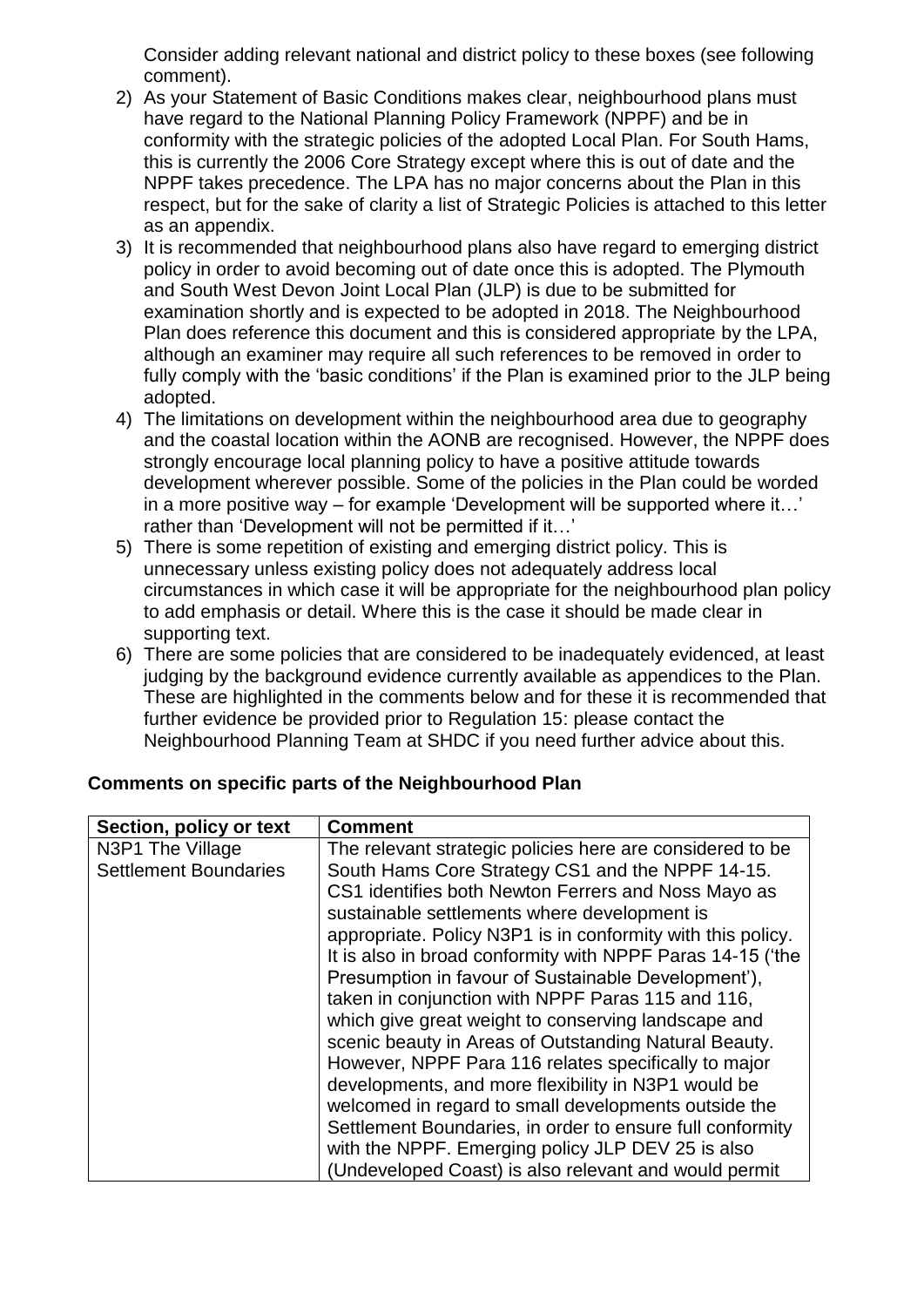|                                                          | tourism uses within the Undeveloped Coast area, in<br>addition to development uses listed in Policy N3P1.                                                                                                                                                                                                                                                                                                                                                                                                                                               |
|----------------------------------------------------------|---------------------------------------------------------------------------------------------------------------------------------------------------------------------------------------------------------------------------------------------------------------------------------------------------------------------------------------------------------------------------------------------------------------------------------------------------------------------------------------------------------------------------------------------------------|
|                                                          | It is considered appropriate to extend the Settlement<br>Boundary of Newton Ferrers around the completed<br>development at Archers Court and the proposed<br>development at Parsonage Farm.                                                                                                                                                                                                                                                                                                                                                             |
|                                                          | As currently worded, the policy appears to only require<br>development within the Settlement Boundary to meet the<br>criteria set out in N3P1 a), while development outside the<br>boundary is not required to.                                                                                                                                                                                                                                                                                                                                         |
| N3P2 Protecting the<br>Waterfront                        | As currently worded, this policy may not provide a clear<br>enough steer to decision makers. How will these criteria<br>be judged – in particular 'detract from the quiet<br>enjoyment of the waterside by everyone'? Consideration<br>should be given to whether the emerging Joint Local Plan<br>will provide the desired protection for the waterfront<br>through the Development Management policies set out in<br>section 6.e. Natural Environment.                                                                                                |
| N3P3 Development<br><b>Policy Areas</b>                  | This policy is a restatement of the first two parts of<br>Development Plan Saved Policy MP12. While<br>neighbourhood plans should not normally repeat existing<br>policy, it is considered appropriate in this case given that<br>the emerging JLP does not contain such detail. The<br>policy is in conformity with NPPF 59 which advocates<br>local policies to guide aspects of design such as density.<br>However, more positive wording is suggested, such as<br>'Development should respect the low-density character of<br>Policy Areas 1 and 2' |
| N3P4 Development and<br>Construction                     | Most of these criteria are well covered in existing and<br>emerging policy - see CS7, DPD1, DPD4, JLP DEV20-<br>22, DEV34. What does N3P4 add to these policies?<br>Would it be more appropriate to replace N3P4 with a<br>commitment to produce local design guidance that would<br>focus on the unique characteristics of the neighbourhood<br>area?                                                                                                                                                                                                  |
| N3P5 Movement and<br>Parking                             | Local design quidance could also address these issues.                                                                                                                                                                                                                                                                                                                                                                                                                                                                                                  |
| N3P6 Drainage and<br>Flooding                            | The measures set out in parts a) and b) of this policy are<br>already covered by existing and emerging policy,<br>including CS11, DPD4, Environment Agency guidance<br>and JLP DEV37.<br>You have justified the diversion from JLP policy in part c)                                                                                                                                                                                                                                                                                                    |
|                                                          | and this is considered acceptable given the local<br>circumstances.                                                                                                                                                                                                                                                                                                                                                                                                                                                                                     |
| N3P7 Planning<br>Obligations and<br><b>Commuted Sums</b> | Reference should be made to CIL regulations, in<br>particular Regulation 122 which states that planning<br>obligations must:<br>(i) be necessary to make the development acceptable in<br>planning terms; (ii) directly relate to the development;                                                                                                                                                                                                                                                                                                      |
|                                                          |                                                                                                                                                                                                                                                                                                                                                                                                                                                                                                                                                         |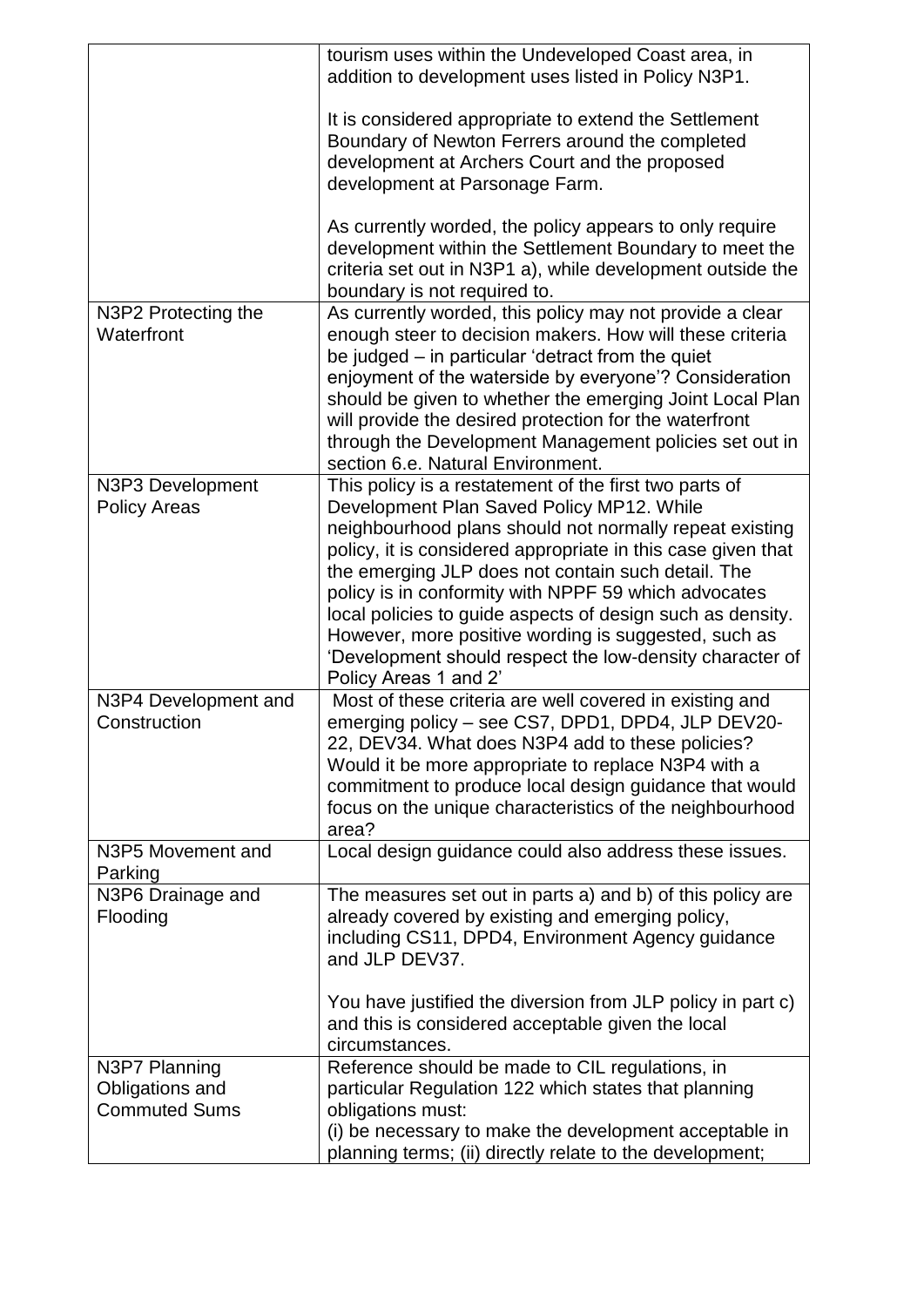| to the development,<br>and Regulation 123 which limits the funding of<br>infrastructure by 'pooling' contributions.<br>Measures in this policy are covered by existing and<br>N3P8 Heritage and<br>emerging policy - see CS9, DPD2, DPD5, JLP DEV21<br>Conservation<br>and DEV 22. It would be useful to focus on identifying<br>non designated local heritage assets in order to add local<br>detail to JLP DEV 21.<br>Again it would be useful to have more focus on local<br>N3P9 Protecting the<br>issues in order to add detail to existing and emerging<br>Landscape |
|----------------------------------------------------------------------------------------------------------------------------------------------------------------------------------------------------------------------------------------------------------------------------------------------------------------------------------------------------------------------------------------------------------------------------------------------------------------------------------------------------------------------------------------------------------------------------|
|                                                                                                                                                                                                                                                                                                                                                                                                                                                                                                                                                                            |
|                                                                                                                                                                                                                                                                                                                                                                                                                                                                                                                                                                            |
|                                                                                                                                                                                                                                                                                                                                                                                                                                                                                                                                                                            |
|                                                                                                                                                                                                                                                                                                                                                                                                                                                                                                                                                                            |
|                                                                                                                                                                                                                                                                                                                                                                                                                                                                                                                                                                            |
|                                                                                                                                                                                                                                                                                                                                                                                                                                                                                                                                                                            |
|                                                                                                                                                                                                                                                                                                                                                                                                                                                                                                                                                                            |
|                                                                                                                                                                                                                                                                                                                                                                                                                                                                                                                                                                            |
|                                                                                                                                                                                                                                                                                                                                                                                                                                                                                                                                                                            |
|                                                                                                                                                                                                                                                                                                                                                                                                                                                                                                                                                                            |
| district and national policy. For example, can you identify                                                                                                                                                                                                                                                                                                                                                                                                                                                                                                                |
| particular local views that should be protected?                                                                                                                                                                                                                                                                                                                                                                                                                                                                                                                           |
| While the Council supports in principle the designation of<br>N3P10 Green Spaces                                                                                                                                                                                                                                                                                                                                                                                                                                                                                           |
| Local Green Spaces (LGS) in neighbourhood plans, it is                                                                                                                                                                                                                                                                                                                                                                                                                                                                                                                     |
| important to ensure that sufficient evidence is available to                                                                                                                                                                                                                                                                                                                                                                                                                                                                                                               |
| demonstrate that each of the proposed LGS meets the                                                                                                                                                                                                                                                                                                                                                                                                                                                                                                                        |
| criteria set out in NPPF 77. Although it is clear from                                                                                                                                                                                                                                                                                                                                                                                                                                                                                                                     |
| documents on your website that the proposed LGS have                                                                                                                                                                                                                                                                                                                                                                                                                                                                                                                       |
| been nominated by the community, it is not obvious that                                                                                                                                                                                                                                                                                                                                                                                                                                                                                                                    |
| this evidence is available. A topic paper on this subject is                                                                                                                                                                                                                                                                                                                                                                                                                                                                                                               |
|                                                                                                                                                                                                                                                                                                                                                                                                                                                                                                                                                                            |
| recommended to provide this evidence. Further guidance                                                                                                                                                                                                                                                                                                                                                                                                                                                                                                                     |
| on this subject can be provided on request.                                                                                                                                                                                                                                                                                                                                                                                                                                                                                                                                |
| N3P11 Balanced Housing<br>This policy is broadly supported. However, further<br><b>Stock and Local Needs</b>                                                                                                                                                                                                                                                                                                                                                                                                                                                               |
| background information on this topic would be welcomed,                                                                                                                                                                                                                                                                                                                                                                                                                                                                                                                    |
| Housing<br>particularly on how housing needs have been assessed,                                                                                                                                                                                                                                                                                                                                                                                                                                                                                                           |
| including type, size and tenure of market housing, and                                                                                                                                                                                                                                                                                                                                                                                                                                                                                                                     |
| how far the development at Collaton goes towards                                                                                                                                                                                                                                                                                                                                                                                                                                                                                                                           |
| meeting those needs. Was consideration given to                                                                                                                                                                                                                                                                                                                                                                                                                                                                                                                            |
| allocating a site for community housing? A topic paper                                                                                                                                                                                                                                                                                                                                                                                                                                                                                                                     |
| drawing together evidence from work done to support the                                                                                                                                                                                                                                                                                                                                                                                                                                                                                                                    |
| JLP and any local evidence, may be appropriate.                                                                                                                                                                                                                                                                                                                                                                                                                                                                                                                            |
|                                                                                                                                                                                                                                                                                                                                                                                                                                                                                                                                                                            |
| Evidence should be provided that the requirement in                                                                                                                                                                                                                                                                                                                                                                                                                                                                                                                        |
| N3P11c) is achievable and deliverable in terms of                                                                                                                                                                                                                                                                                                                                                                                                                                                                                                                          |
| viability and the demands of the local housing market.                                                                                                                                                                                                                                                                                                                                                                                                                                                                                                                     |
| Otherwise this part of the policy should be re-phrased as                                                                                                                                                                                                                                                                                                                                                                                                                                                                                                                  |
| a target rather than a requirement.                                                                                                                                                                                                                                                                                                                                                                                                                                                                                                                                        |
| This policy is broadly supported as evidence has been<br>N3P12 Second Homes                                                                                                                                                                                                                                                                                                                                                                                                                                                                                                |
| provided that second home ownership is a significant<br>and 'principal residence'                                                                                                                                                                                                                                                                                                                                                                                                                                                                                          |
| issue in the neighbourhood area. The discussion paper in<br>requirement                                                                                                                                                                                                                                                                                                                                                                                                                                                                                                    |
| Appendix H4 is useful.                                                                                                                                                                                                                                                                                                                                                                                                                                                                                                                                                     |
|                                                                                                                                                                                                                                                                                                                                                                                                                                                                                                                                                                            |
| However, it is considered unlikely to meet the objective                                                                                                                                                                                                                                                                                                                                                                                                                                                                                                                   |
| stated for the policy, given that it cannot be applied to                                                                                                                                                                                                                                                                                                                                                                                                                                                                                                                  |
|                                                                                                                                                                                                                                                                                                                                                                                                                                                                                                                                                                            |
| existing dwellings.                                                                                                                                                                                                                                                                                                                                                                                                                                                                                                                                                        |
|                                                                                                                                                                                                                                                                                                                                                                                                                                                                                                                                                                            |
| Does this policy apply equally to 'second homes' and to                                                                                                                                                                                                                                                                                                                                                                                                                                                                                                                    |
| development specifically for use as commercially rented                                                                                                                                                                                                                                                                                                                                                                                                                                                                                                                    |
| holiday homes? Further clarity on this point would be                                                                                                                                                                                                                                                                                                                                                                                                                                                                                                                      |
| useful, particularly in light of the points raised by the                                                                                                                                                                                                                                                                                                                                                                                                                                                                                                                  |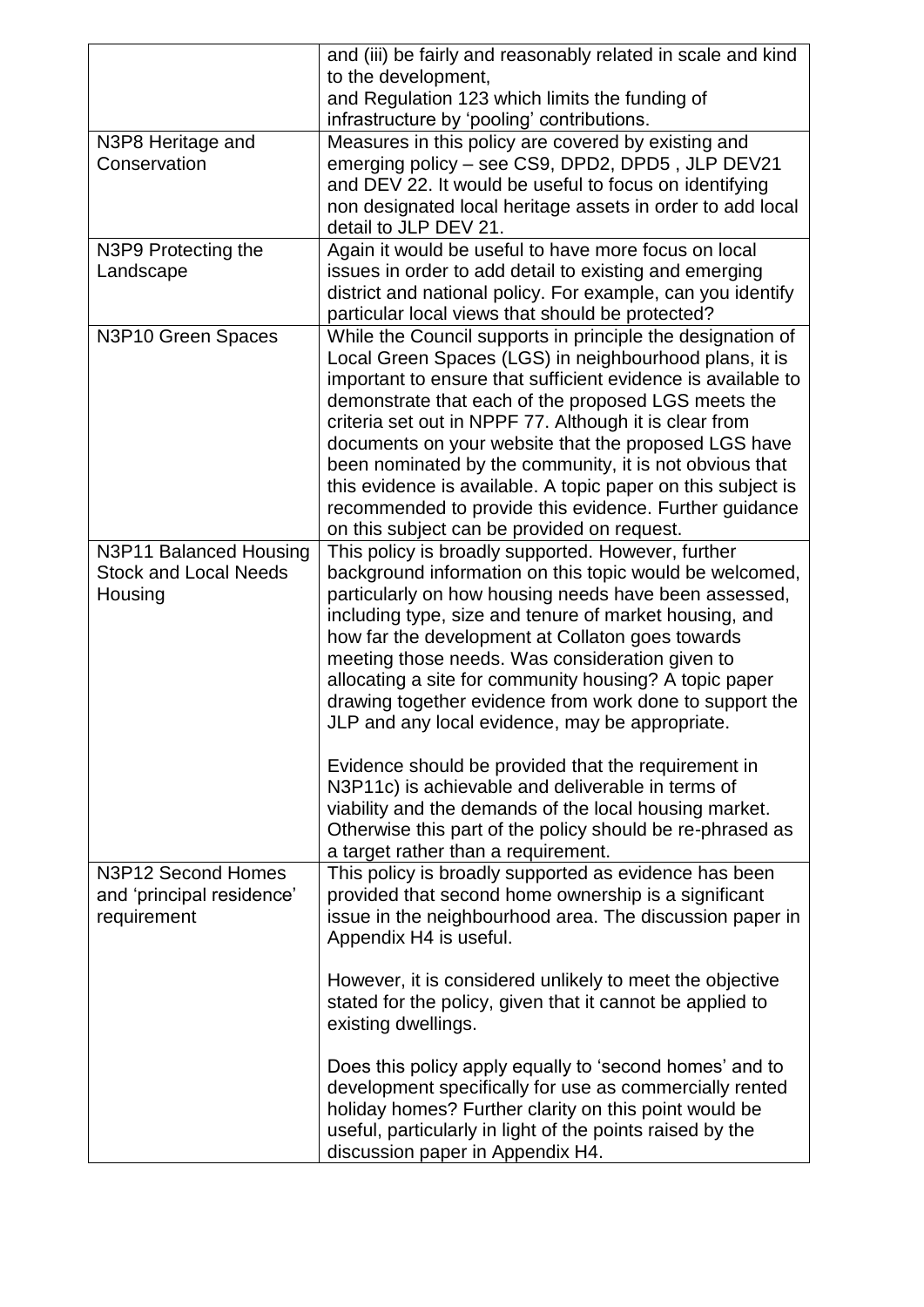| N3P13 Business<br><b>Premises</b>                          | This policy is supported and is in broad conformity with<br>Core Strategy Policy CS3 and emerging policy JLP<br><b>DEV15.</b>                                                                                                             |
|------------------------------------------------------------|-------------------------------------------------------------------------------------------------------------------------------------------------------------------------------------------------------------------------------------------|
|                                                            | Some clarification would be welcomed in N3P13 a): does<br>this apply to development anywhere in the<br>neighbourhood area, including countryside outside<br>development boundaries? If so there appears to be some<br>conflict with N3P1. |
| N3P14 Community<br><b>Facilities and</b><br>Infrastructure | This policy is supported and not considered to be in<br>conflict with either existing or emerging strategic policies.                                                                                                                     |
|                                                            | Suggest replacing the 'e.g.' in part d), with 'including', for<br>the sake of clarity.                                                                                                                                                    |

I hope you find these comments useful. Please do not hesitate to contact me if you would like further clarification on any of them.

Best wishes,

Mandy Goddard Neighbourhood Planning Specialist

\*Neighbourhood Planning (General) Regulations 2012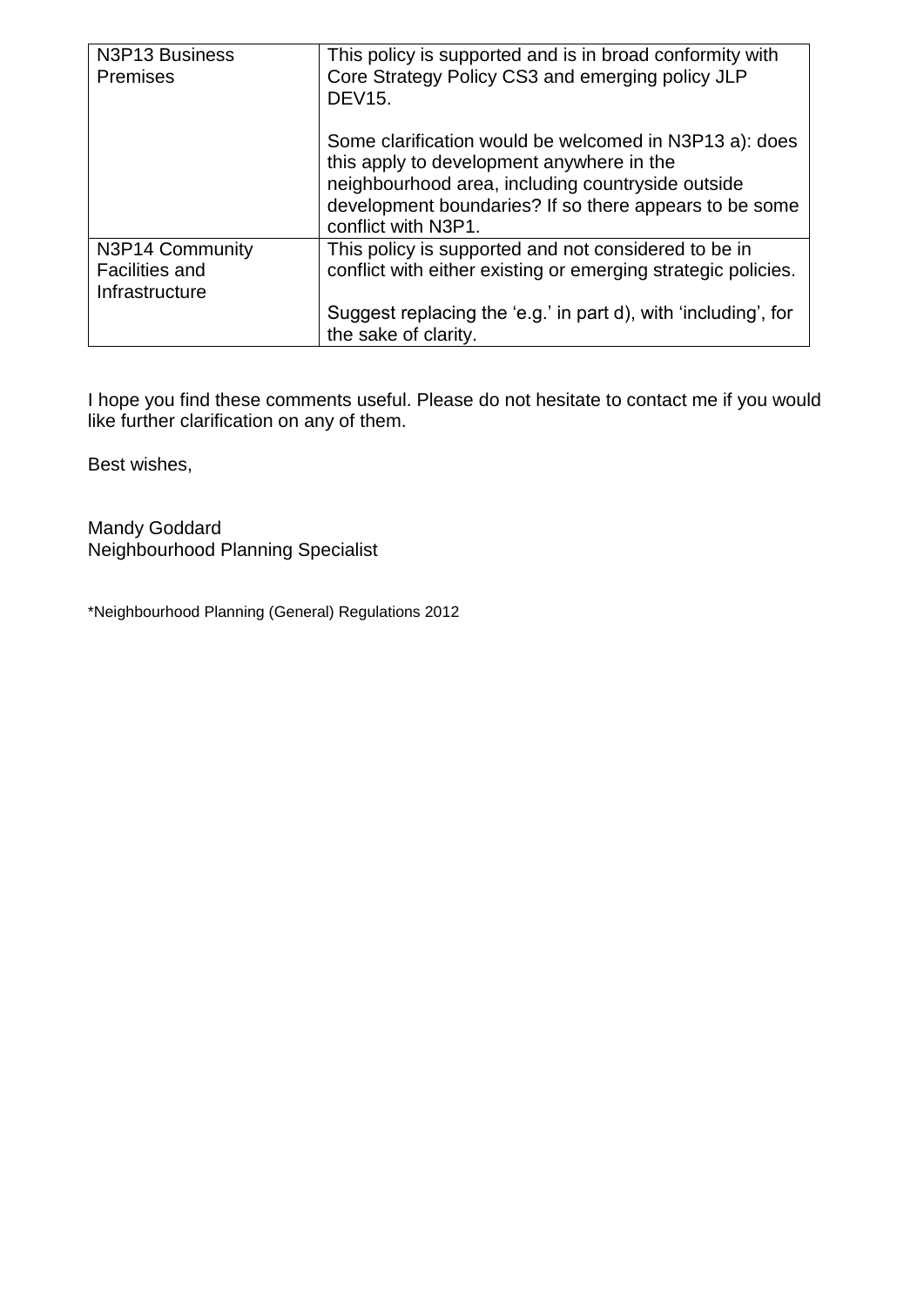

**Working together** 

## South Hams District Council

## **Development Plan Strategic Policies July 2017**

The extant Development Plan for South Hams District as at July 2017 comprises the following documents:

- 2006 Core Strategy including saved policies from the 1996 Local Plan
- 2007 Sherford New Community Area Action Plan (AAP)
- 2008 Affordable Housing Development Plan Document (DPD)
- 2010 Development Policies Development Plan Document (DPD)
- 2011 Site Allocations Development Plan Document (DPD) for:
	- **•** Dartmouth
	- **Ivybridge**
	- **-** Kingsbridge
	- **-** Totnes
	- **Rural Areas**

The Council considers the following policies relevant as strategic policies with which Neighbourhood Plans should be in conformity where they are still up to date and in conformity with the National Planning Policy Framework (NPPF). Where policies are not in conformity with the NPPF, the NPPF will take precedence and the relevant NPPF paragraph or section is given.

Policies that the Council considers Neighbourhood Plans should be in conformity with are shaded green in the following table.

| <b>Strategic Policy</b>      | Conformity<br>required? | <b>Notes</b>                                                                                                                                                                                                                                                               |
|------------------------------|-------------------------|----------------------------------------------------------------------------------------------------------------------------------------------------------------------------------------------------------------------------------------------------------------------------|
| Core Strategy 2006           |                         |                                                                                                                                                                                                                                                                            |
| CS1, Location of Development |                         | Not in full conformity with NPPF;<br>however, NPs should have regard to CS1 as it<br>gives an indication of which settlements are<br>considered sustainable by the Council. NPPF<br>Paras 14-15 are also relevant ('Presumption in<br>favour of sustainable development'). |